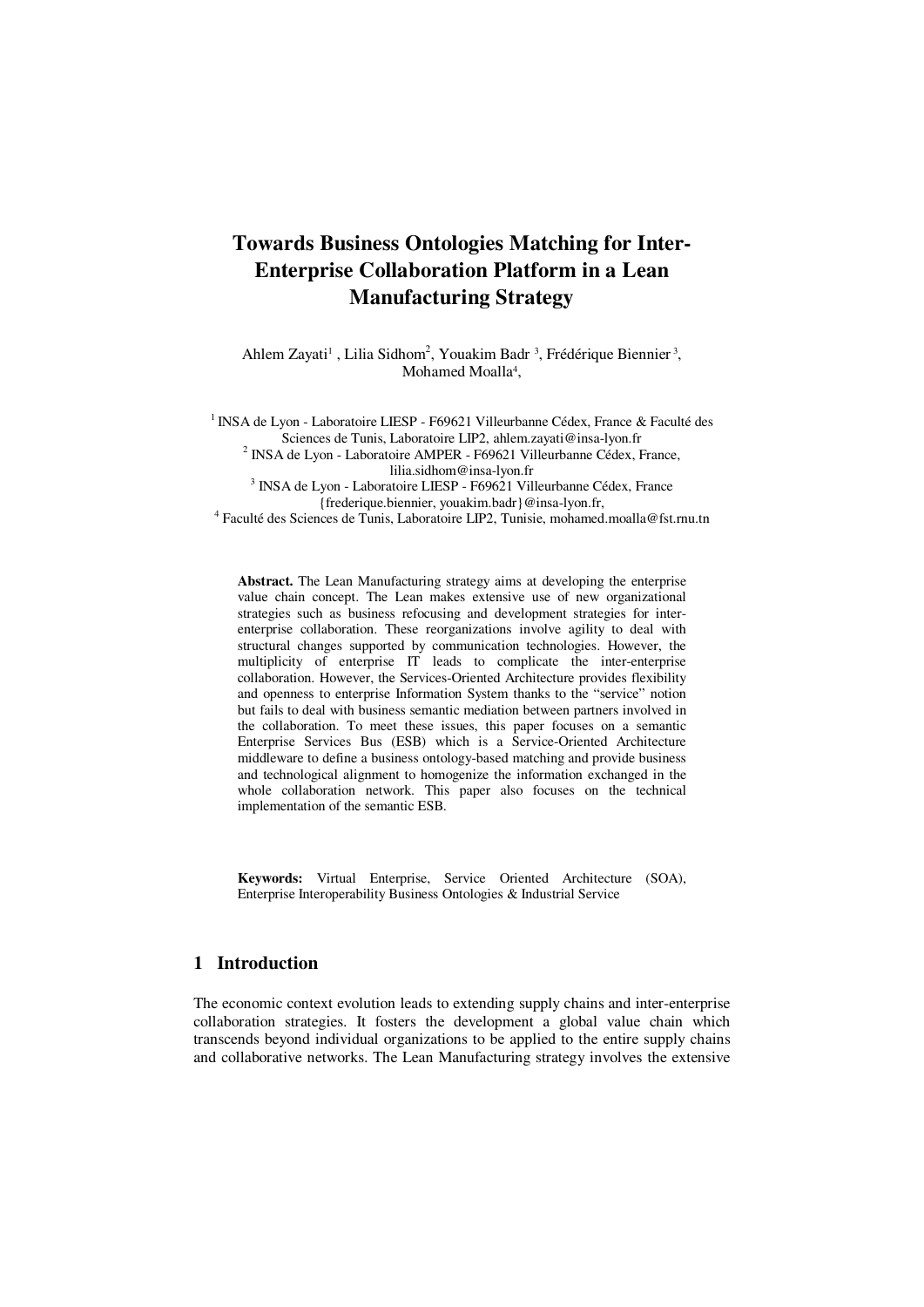use of new organizational strategies in addition to the business refocusing strategy. It proceeds from the customer demands and defines the enterprise value, and then it streamlines processes, eradicates wastefulness and improves enterprise interoperability [13]. The inter-enterprise collaborations involve agility and call for a coherent Information System (IS). However, advances in enterprise technologies tend to increase and lead to complicate the inter-enterprise collaboration. However, legacy enterprise IS is not consistent and presents a lack of interoperability. In this context, the Service-Oriented Architecture (SOA) deals with technical inconsistencies and provides flexibility and openness through the "service" notion. However SOA turns out to be a solution for ensuring a technological interoperability and fails deal with business semantic mediation between all the parts of the collaboration.

To meet these issues, we introduce a collaborative platform in order to create extended and global value chains. Therefore we propose to adopt the alignment between enterprise IS and its business strategy to ensure flexibility and reactivity. We particularly pay attention to ensure interoperability within the collaboration network at different levels namely conceptual, organizational and technological.

The remaining of the paper is organized as follow: In section 2, we present the context and the state of the art. Section 3 introduces our contribution and section 4 depicts the conclusion.

# **2 Context and State of The Art**

An efficient economic activity aims at increasing production output and relying on optimal consumption of services and goods. It tends to use available resources to maximize the production by taking into account the cost factor [13]. To meet this issue, collaboration strategies emerge to provide flexibility of resources usage and production efficiency. In addition, the Lean Manufacturing strategy aims to extend the enterprise value chain to a global value of virtual enterprise [13]. It involves the emergence of an inter-enterprise collaboration strategy which is based on collaborative processes composed as dynamic choreography of services according to customer requirements. As result, inter-enterprise collaboration urges open, agile and interoperable information system. Some works introduce perspectives of interenterprise collaboration as "4C-model" [5] which provides a collective business processes and activities for collaborative context considering the capacities of resources, the product cost and the validity of distributed information. However the basis of a Lean strategy is to eliminate wastefulness. That is why this approach is not appropriated to such production strategy because authors don't emphasize the monitoring and supervision of production processes.

In general, the enterprise IS has to deal with the following interoperability levels [3]:

- **Business Level:** refers to the global enterprise organization harmonisation
- **Process Level:** concerns processes interaction according to the enterprise specific needs.
- Service Level: identifies, composes and creates common functions for enterprise applications taking into account semantic and syntactic aspects.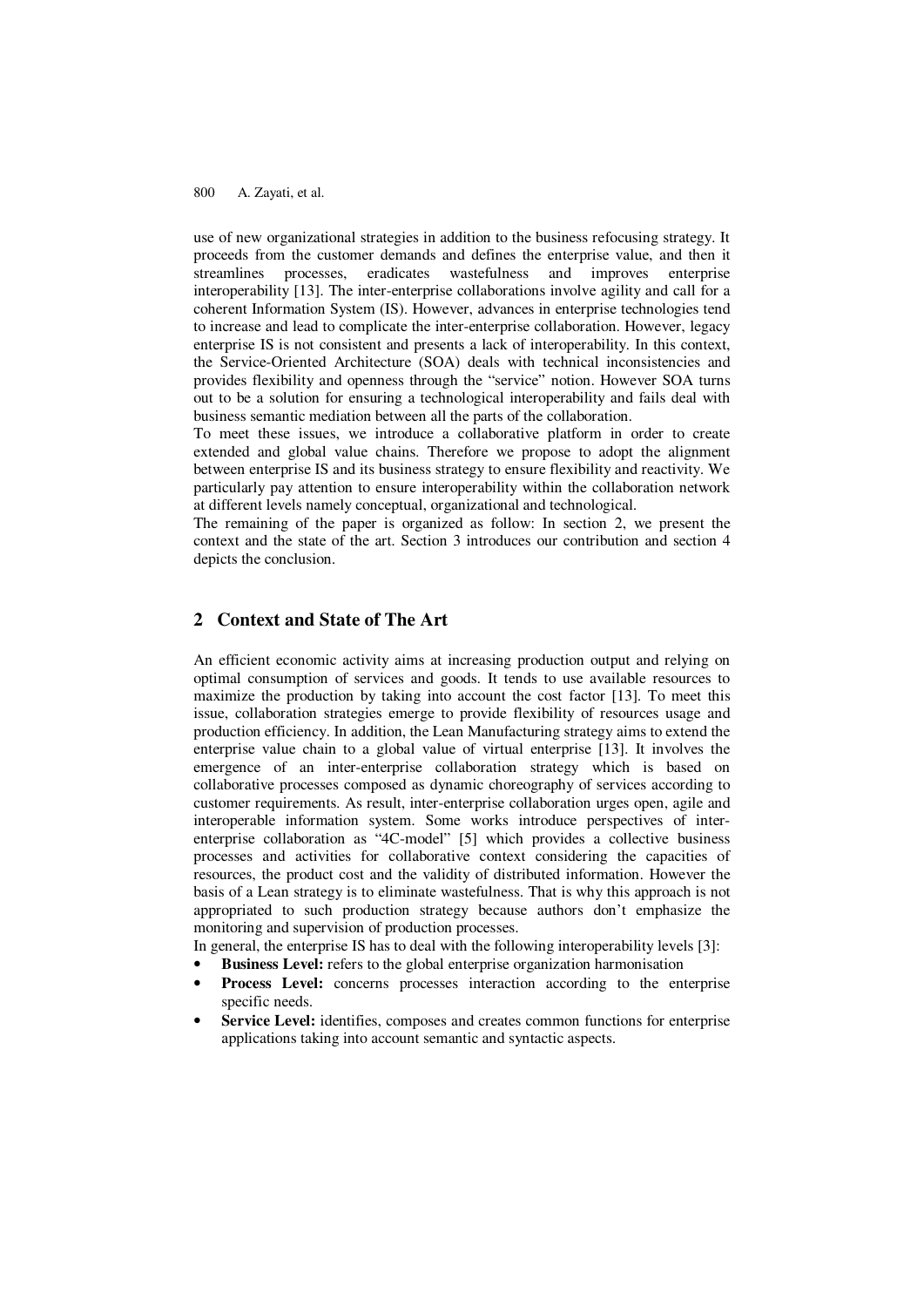• **Data Level:** refers to data models in a collaborative work and a conceptual schema organization.

However, enterprise existent IS outlines some interoperability problems as outlined by [4]:

- **Conceptual problem** concerns semantic and syntactic presentation of high level information modelling.
- **Technological problem** is related to the inconsistency of information technologies.
- **Organizational problem** is associated to authority and responsibility definitions of work conditions.

To face the technological interoperability problem, the SOA implements IS components in a loosely coupled approach [7] in order to interconnect distributed IS components. The Enterprise Service Bus (ESB) is a SOA middleware which enables service integration and distributed communication services, and provides access to multiple heterogeneous applications [16]. The SOA can implement a collaborative platform but it fulfils only a syntactic mediation and improves technological interoperability. The ESB does not take into account semantic mediation and organizational interoperability. The ontology can deal with semantic mediation. It refers to the shared understanding of some domain of interest which may be used as a unifying framework to solve a semantic problem and provides a semantic interoperability when acting as a communication medium. The mediation part is used to process messages mechanism through the middleware and enables modifying, transforming, routing messages to be delivered according to some conditional logic in the mediation [6]. ARPA I3 architecture [11] can deal with semantic mediation. It distinguishes three interesting service classes among five: coordination services (discovery, invocation), semantic transformation services (ontology translation, process integration) and adaptation services (event managing, form conversion). ARPA I3 meets semantic mediation but does not emphasize business and monitoring services but does not consider organizational interoperability. To overcome this limit, one can consider the Enterprise Ontology (EO) and ISA S-95 to deal with organizational interoperability. First, the EO presents enterprise organization. Then, ISA S-95 standard depicts the product lifecycle when introducing production models and performance. It contains most of the general terms relating to an enterprise such as sales, activities, strategies and can serve as the basis for a shared understanding of an organization [12]. This ontology is conceptually divided into different sections as Meta-Ontology, Activities and Processes, Organization, Strategy and Marketing and presents a global view of the organization as well as an integration support which brings flexibility and coherent communication between different enterprise views [15]. ISA S-95 is the international standard for the integration of enterprise and control systems through the development of automated interfaces between enterprise and control systems [1] fitting mostly interfaces between enterprise and production control systems by specifying which information should be exchanged between ERP and MES systems. Therefore ISA S-95 can define pivot ontology. To overcome organizational interoperability problem, we purpose to take into account the Enterprise Ontology and ISA S-95 standard as pivot business ontologies. Therefore, we propose to develop ISA pivot ontology and then to match EO and ISA S-95. We mainly distinguish two matching mechanisms: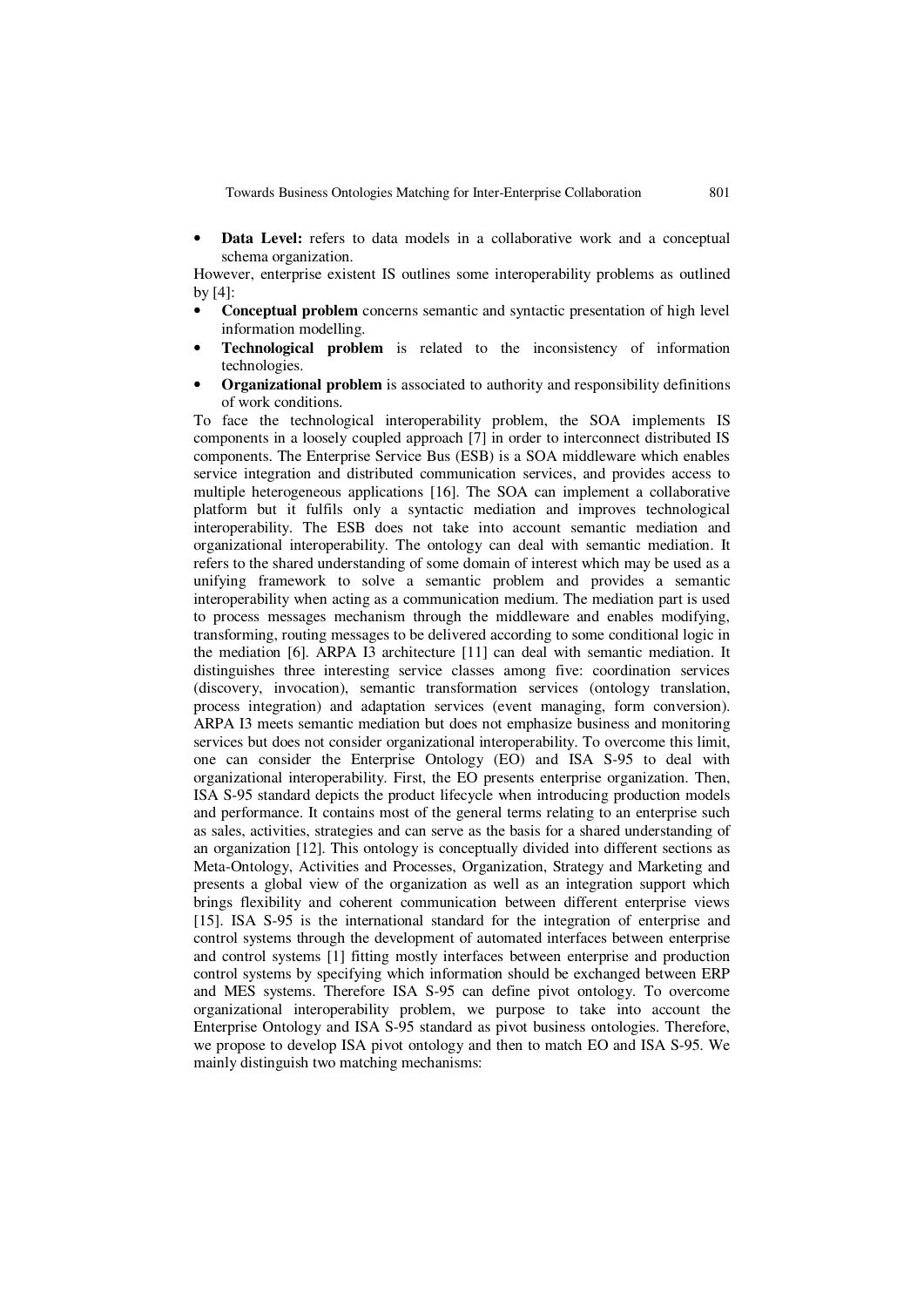- **The elementary matching** can be performed as a non-logical matching based on text similarity measurement or path-length based similarity of concepts and as logical matching based on deductive approach
- **The hybrid** matching is a combination of logical and non-logical matching mechanism [2].

The YASA4WSDL matchmaker supports multiple ontologies to annotate semantically services. It relies upon elementary matching with exploiting a logicbased approach. It extends SAWSDL, a basic type of annotation (the model reference and the schema mapping) for enhancing expressiveness of service description. As seen previously different works are done in this interoperability field but they lack of interpreting the different levels. Our goal is to couple the business and technological levels to set a "Lean" middleware to support enterprise interoperability.

### **3 A Collaborative Platform Based on a Semantic ESB**

The inter-enterprise collaboration has to take into account both business and technological interoperability constraints and requires an alignment between enterprise technologies and its business strategy to ensure flexibility and reactivity. Thus implies that the industrial and technological contexts have to be integrated in the organisation to support organisational and technological interoperability in the same time. This involves adding semantic annotation to capture the business related to knowledge and integrating them with the technological level. To fit this goal, we propose a Lean ESB (see Fig. 1) extending the classical ESB middleware with business semantic management to support inter-business area mediation and business alignment [14].



**Fig. 1.** The Collaborative Platform Global Organization

The semantic layer is related to business modules as well as industrial service registries [15]. The work presented here focuses on defining a single industrial registry which contains the matching of all industrial constraints such as production definition, organizational entities, physical processes, product definition, etc.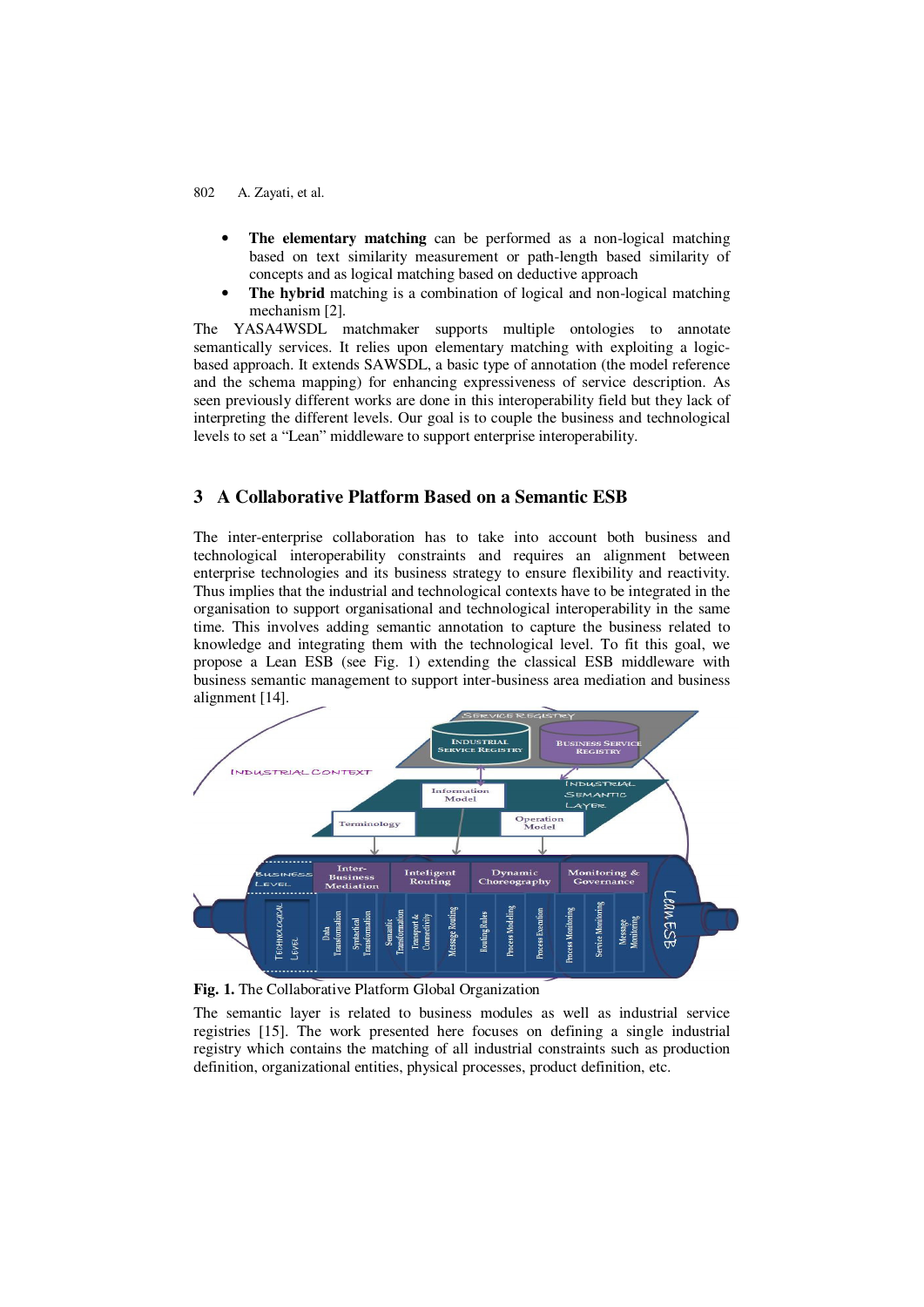#### **3.1 Business Semantic Integration**

The purposed Semantic ESB aims to define a single industrial services registry which contains the matching results of all industrial constraints such as production definitions, organizational entities, physical processes, product definitions etc Industrial services chains are organized through a selection process which takes into account functional industrial service properties (i.e. product, material constraints, rules management) and non-functional industrial service properties (i.e. quality constraints, security and process maturity). Constraints related to functional and nonfunctional properties are defined in terms of Service Level Agreements (SLA) [15]. The industrial service annotation refers to ISA S-95 semantics as illustrated in Fig 2.



**Fig. 2.** The Industrial Service Model

In fact, the ISA S-95 standard enables the integration of production management and control systems (see Fig 3a, b, c) as it gathers different models (production definition, production schedule, production performance, production capacity and maintenance models).



**Fig. 3(a).** The ISA S-95 Ontology – Production Tools

This is why we adopt it to develop the pivot ontology. Each industrial service description respecting ISA S-95 ontology is set as semantic annotations. As we have to mix technological and domain related annotations, we use YASA4WSDL to integrate these two kinds of annotations. The technological ontology refers to service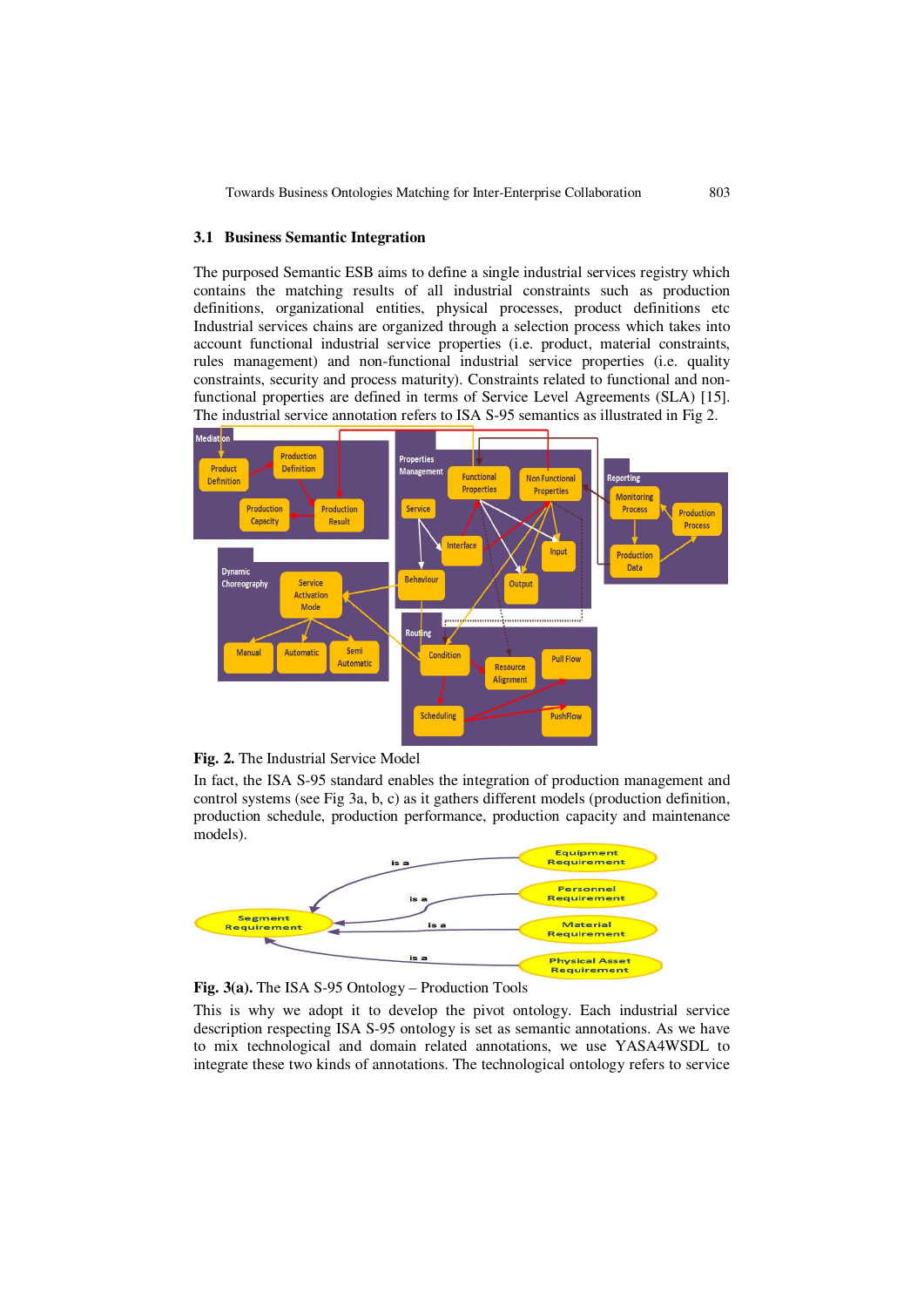semantics (input, output, operation, behaviour) whereas the domain ontology refers to the business interpretation of these data (Fig. 4). In the case of a Production Execution for example, we define industrial services according to the ISA S-95 ontology: When receiving a customer order, a message will be delivered to the workshop including product specifications, delivery delay, and requested quantities of finished products. It is defined as a "Work Request". Although, the ISA S-95 ontology provides a full definition of the production concepts, it does not meet the interoperability problems between the production management and organization and the production control. This is why the organizational ontology EO must be integrated.



**Fig. 3(c)** The ISA S-95 Ontology – Operative scale

is a

#### **3.2 Industrial Services Composition and Orchestration**

Collaboration strategy hinges on a set of collaborative processes. In a Lean Manufacturing strategy, collaborative processes are dynamically composed by services choreography according to customer demands. Therefore, semantically annotated services are selected to compose "just in time" processes. To fit interbusiness area interoperability, the business choreography includes a routing part to set business matching thanks to our ISA S-95 ontology and then uses this transformed service in the service chain. The ISA and EO ontologies matching provide an end-to-

**Mork** 

Instruction

Work Material

Bill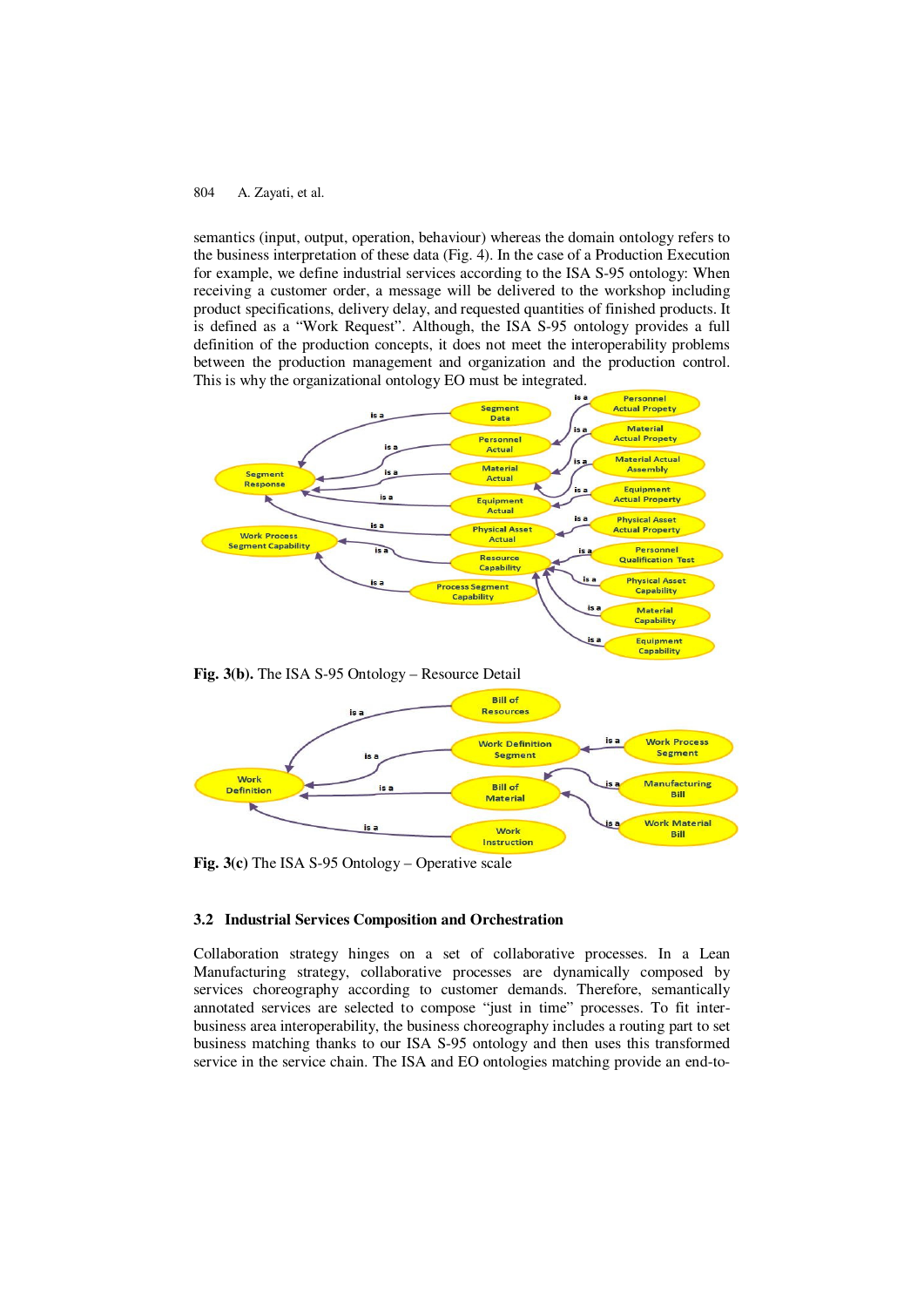end business and technological interoperability mixing service and business annotations (see Fig. 4).

According to our previous example, "Customer Order" and "Product Features" define production processes and production scheduling. The EO ontology defines "Features of Product" and "Strategic Plan" which assist production process definition and business strategy. The "Organizational Entities" define resources which take a part in business processes. Therefore, YASA4WSDL improves a schema-based mapping among the two business ontologies in order to define industrial services orchestration.



*<operation name="customerOrderManagement"* 

*serviceConcept="&ServiceOntology#precondition&ServiceOntology#result" productionSchedule="&BusinessOntology#customerOrder&BusinessOntology#featuresofProd uct&BusinessOntology#ProductionDefinition&BusinessOntology#productionCapacity" organizationalEntities="&BusinessOntology#orderManagement&BusinessOntology#featureof Production&BusinessOntology#productionProcess&BusinessOntology#productionSchedule" productionResult="BusinessOntology#customerOrder&BusinessOntology#managementOrder &BusinessOntology#productionDefinition">* 

**Fig. 4.** Service Ontology and Domain Ontology (Business Pivot Ontology)

Lastly, this business choreography launches the industrial monitoring process when a service is triggered. This monitoring process governs the industrial service quality and concurrently monitors production processes. Then performance indicators are different from those saved in a regular situation, the monitoring process detects a production failure. In this case, the routing process tunes resource and service allocation so that production process will not fail.

# **5 Conclusion**

In this paper, we proposed an industrial service middleware based on a semantic ESB infrastructure and on a dedicated industrial service registry. This middleware rests on a pivot business ontology (built from EO and ISA S-95 ontologies) to improve technological and business alignment. Industrial services are annotated according to different business ontologies before being "translated" in a pivot form (based on EO and ISA S95 ontologies) thanks to the YASA4WSDL framework.